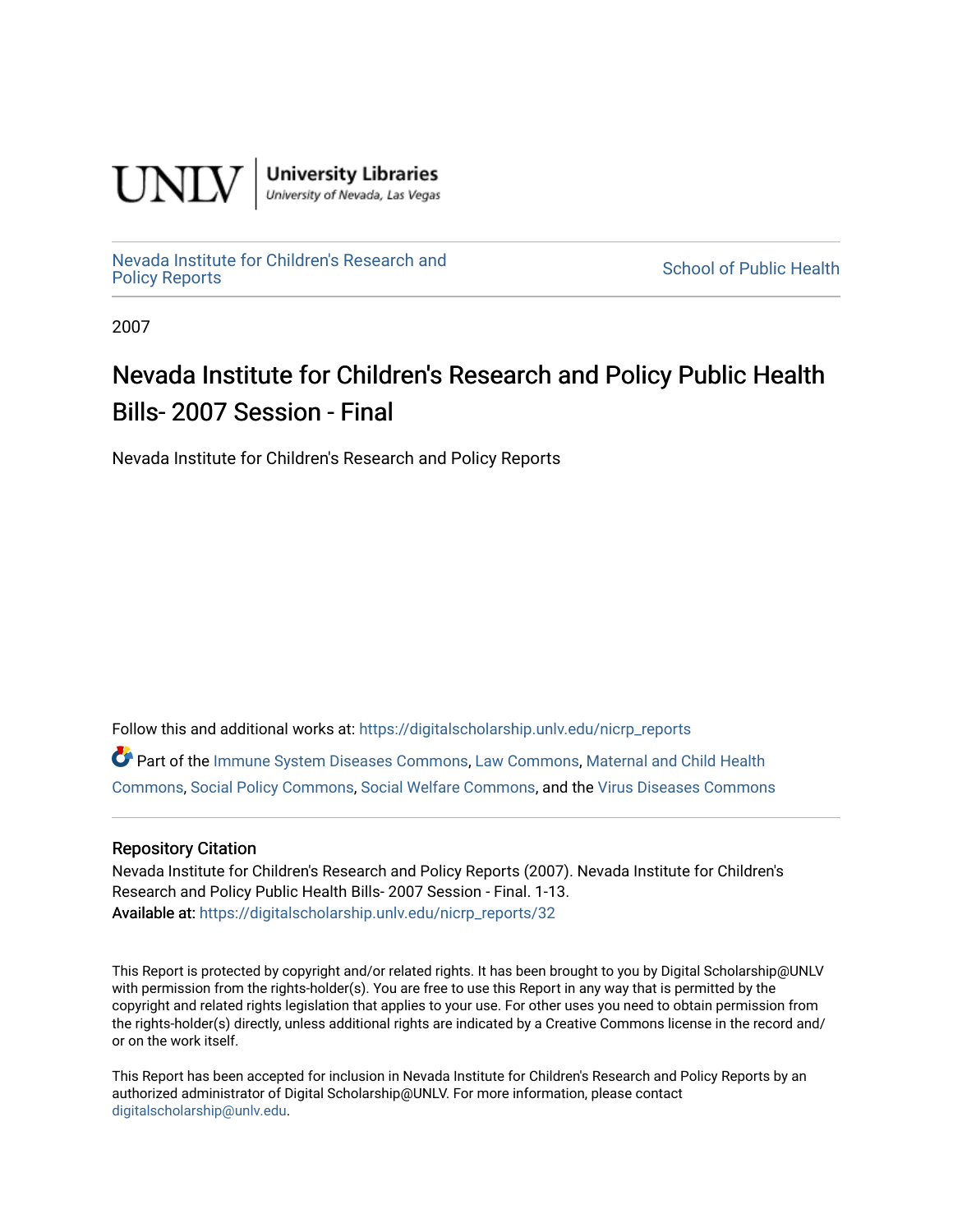| Nevada Institute for Children's Research and Policy<br><b>Public Health Bills- 2007 Session - FINAL</b><br>updated 6/21/2007<br>*JSR= Joint Standing Rule |            |                                                                                                                                                                               |                                                              |                                                      |  |
|-----------------------------------------------------------------------------------------------------------------------------------------------------------|------------|-------------------------------------------------------------------------------------------------------------------------------------------------------------------------------|--------------------------------------------------------------|------------------------------------------------------|--|
| Bill #                                                                                                                                                    | <b>BDR</b> | <b>Description</b>                                                                                                                                                            | <b>Requestor</b>                                             | <b>Status</b>                                        |  |
|                                                                                                                                                           |            | <b>ACCESS TO HEALTH CARE, PRESCRIPTION MEDICATION AND INSURANCE</b>                                                                                                           |                                                              |                                                      |  |
| <b>Passed Bills</b>                                                                                                                                       |            |                                                                                                                                                                               |                                                              |                                                      |  |
| AB <sub>6</sub>                                                                                                                                           | 530        | Enacts various provisions relating to drug discount<br>programs.                                                                                                              | Assemblyman Hardy                                            | 5/25-APPROVED- Ch 117                                |  |
| <b>AB145</b>                                                                                                                                              | 1068       | Makes certain changes concerning health care<br>insurance.                                                                                                                    | Assemblyman Hardy                                            | 5/31-APPROVED- Ch 221                                |  |
| <b>AB146</b>                                                                                                                                              | 687        | Establishes website for publication of certain<br>information concerning health care.                                                                                         | Assembly Committee on<br>Health and Human<br>Services        | 6/14-APPROVED-Ch 447                                 |  |
| <b>AB158</b>                                                                                                                                              | 927        | Makes various changes concerning advanced<br>directives for health care.                                                                                                      | Assemblyman Bobzien                                          | 6/13-APPROVED-Ch 473                                 |  |
| <b>AB286</b>                                                                                                                                              | 990        | Exempts certain health insurers from provisions<br>governing the denial of claims and the cancellation of<br>or refusal to issue a policy or contract of health<br>insurance. | Assemblywoman Leslie                                         | 5/14- APPROVED- Ch 41                                |  |
| <b>SB244</b>                                                                                                                                              | 94         | Revises provisions governing waiting times for<br>emergency medical services at hospitals.                                                                                    | Senator Nolan                                                | 6/14- APPROVED-Ch 450                                |  |
| SJR6                                                                                                                                                      | 1313       | Urges Congress to reauthorize the State Children's<br>Health Insurance Program (S-CHIP) to assure federal<br>funding for the Nevada Check Up Program.                         | Senator Horsford                                             | 5/28- ENROLLED - File<br><b>No.93</b>                |  |
| <b>Failed Bills</b>                                                                                                                                       |            |                                                                                                                                                                               |                                                              |                                                      |  |
| <b>AB84</b>                                                                                                                                               | 200        | Makes certain changes concerning prescription<br>medication.                                                                                                                  | Assemblyman Hogan                                            | 4/14- JSR 14.3.1 No Further<br><b>Action Allowed</b> |  |
| <b>AB97</b>                                                                                                                                               | 857        | Makes certain changes concerning the provision of<br>health care.                                                                                                             | Assembly Committee on<br><b>Health and Human</b><br>Services | 5/19- JSR 14.3.3 No Further<br><b>Action Allowed</b> |  |
| <b>AB132</b>                                                                                                                                              | 830        | Revises provisions governing programs providing<br>health insurance coverage to public personnel                                                                              | Assemblyman Mabey                                            | 4/14- JSR 14.3.1 No Further<br><b>Action Allowed</b> |  |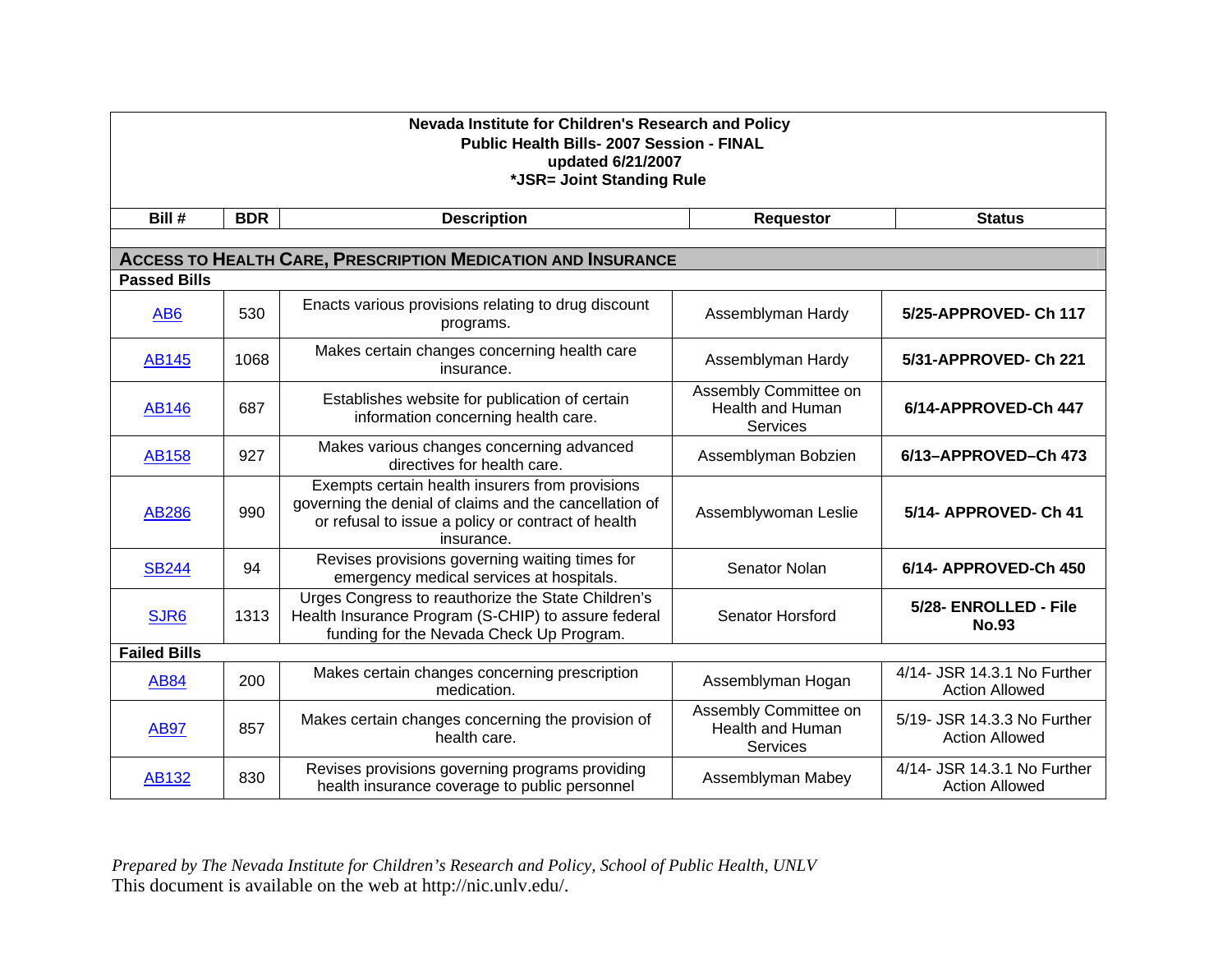| <b>AB133</b> | 807  | Makes various changes concerning the period of<br>coverage for policies of health insurance and health<br>care plans.                                                               | Assemblyman Mabey                              | 4/14- JSR 14.3.1 No Further<br><b>Action Allowed</b> |
|--------------|------|-------------------------------------------------------------------------------------------------------------------------------------------------------------------------------------|------------------------------------------------|------------------------------------------------------|
| AB231        | 407  | Makes various changes relating to access to health<br>insurance                                                                                                                     | Assemblywoman Gansert                          | Failed to pass                                       |
| <b>AB382</b> | 902  | Makes various changes concerning the coverage of<br>certain dependents on parents' health insurance<br>plans.                                                                       | Assemblywoman<br>Kirkpatrick                   | 4/14- JSR 14.3.1 No Further<br><b>Action Allowed</b> |
| <b>AB479</b> | 1301 | Revises provisions governing health insurance.                                                                                                                                      | Assemblyman Ohrenschall                        | 4/14- JSR 14.3.1 No Further<br><b>Action Allowed</b> |
| AB550        | 382  | Authorizes imposition of property tax to provide<br>institutional care of the medically indigent.                                                                                   | Nevada Association of<br>Counties              | 4/14- JSR 14.3.1 No Further<br><b>Action Allowed</b> |
| AB611        | 1463 | Makes appropriation to assist persons who are eligible<br>for public programs of health care                                                                                        | Committee on Ways and<br>Means                 | Failed to pass                                       |
| <b>SB5</b>   | 19   | <b>Enacts Cancer Drug Donation Program Act</b>                                                                                                                                      | Senator Cegavske                               | Failed to pass                                       |
| <b>SB58</b>  | 221  | Provides for imposition of administrative assessment<br>for certain traffic violations to be used to support<br>emergency medical services and services for<br>treatment of trauma. | <b>Senator Heck</b>                            | Failed to pass                                       |
| <b>SB59</b>  | 766  | Makes various changes relating to the State Plan for<br>Medicaid                                                                                                                    | Senator Heck                                   | Failed to pass                                       |
| <b>SB113</b> | 333  | Requires health benefit plans to provide coverage for<br>certain screening procedures for prostate cancer                                                                           | Senator Coffin                                 | 5/19- JSR 14.3.3 No Further<br><b>Action Allowed</b> |
| <b>SB197</b> | 67   | Requires Office for Consumer Health Assistance to<br>maintain webpage to provide certain information to<br>consumers concerning prescription drugs and<br>pharmaceutical services.  | Senator Wiener<br>(Assemblywoman Leslie)       | Failed to pass (see AB629,<br>\$10)                  |
| <b>SB221</b> | 307  | Establishes a coordinated statewide health care<br>planning effort.                                                                                                                 | Legislative Committee on<br><b>Health Care</b> | Failed to pass                                       |
| <b>SB262</b> | 88   | Provides for reduction of certain excise taxes payable<br>by employers who contribute to health savings<br>accounts for their employees                                             | Assemblyman Hettrick                           | 4/14- JSR 14.3.1 No Further<br><b>Action Allowed</b> |
| <b>SB311</b> | 606  | Enacts various provisions to provide health care<br>insurance programs for the uninsured and<br>underinsured.                                                                       | <b>Senator Horsford</b>                        | Failed to pass                                       |
| <b>SB395</b> | 18   | Provides for access to complementary and alternative<br>services for health care.                                                                                                   | Senator Washington<br>(Assemblywoman Angle)    | 4/14- JSR 14.3.1 No Further<br><b>Action Allowed</b> |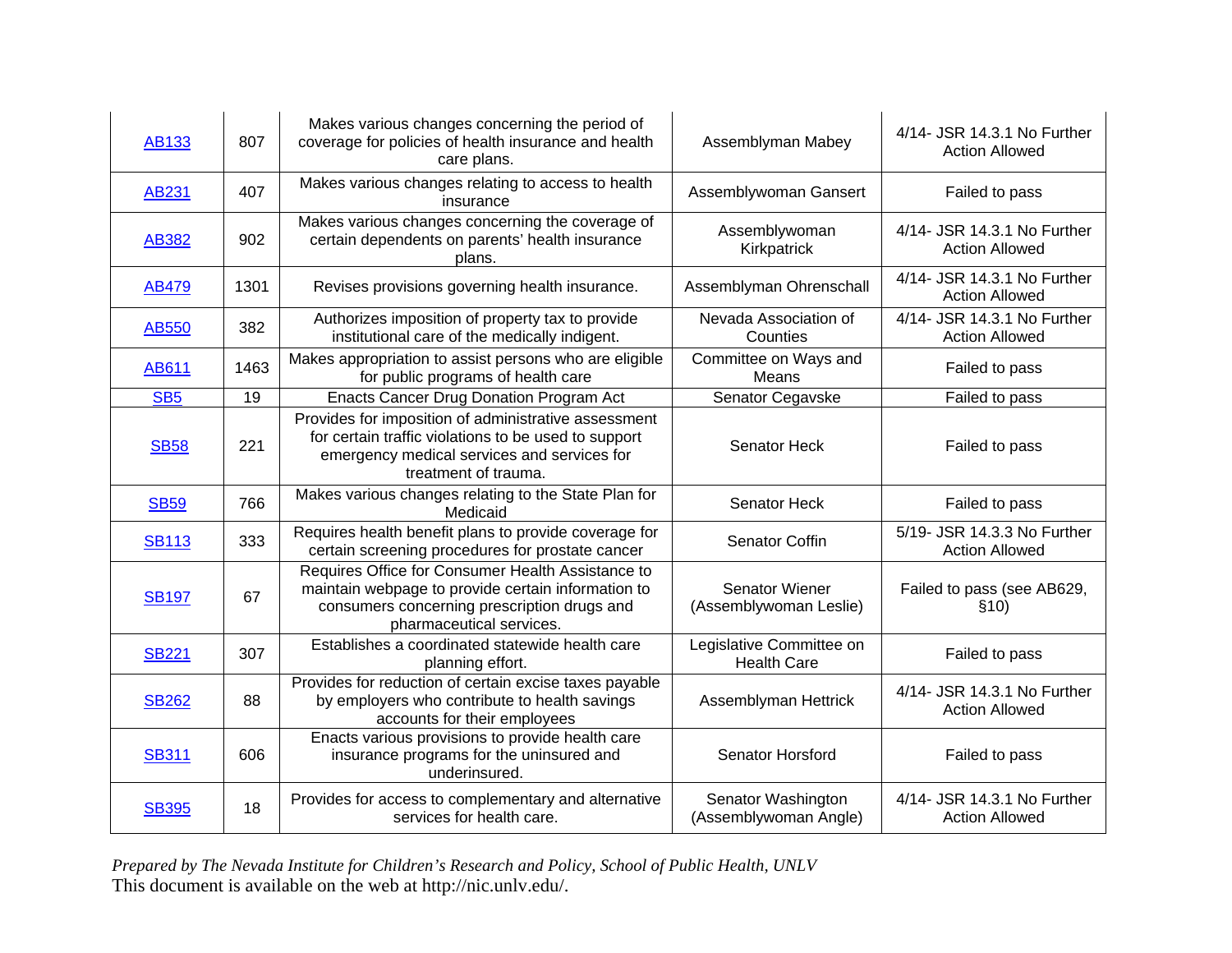| <b>SB532</b> | 1359 | Revises provisions governing certain payments for<br>costs relating to health care.                                                                                       | Senate Committee on<br>Human Resources &<br>Education                                              | Failed to pass                                       |
|--------------|------|---------------------------------------------------------------------------------------------------------------------------------------------------------------------------|----------------------------------------------------------------------------------------------------|------------------------------------------------------|
| <b>SJR14</b> | 127  | Urges Congress to lower the age required for eligibility<br>to participate in Medicare.                                                                                   | Legislative Commission's<br>Committee to Study the<br><b>Public Employees' Benefits</b><br>Program | 5/26- JSR 14.3.4 No Further<br><b>Action Allowed</b> |
|              |      | <b>Bill Draft Requests (never became bills)</b>                                                                                                                           |                                                                                                    |                                                      |
|              | 73   | Requires a public employer to offer a health savings<br>plan to its employees.                                                                                            | Senator Wiener<br>(Assemblywoman Leslie)                                                           |                                                      |
|              | 167  | Makes various changes concerning provision of health<br>care coverage for small businesses.                                                                               | Assemblyman Holcomb                                                                                |                                                      |
|              | 174  | Establishes drug repository program to accept and<br>dispense donated prescription drugs.                                                                                 | <b>Senator Mathews</b>                                                                             |                                                      |
|              | 236  | Revises provisions concerning insurance payments to<br>certain hospitals for the provision of certain<br>emergency services.                                              | Senate Committee on<br>Commerce and Labor                                                          |                                                      |
|              | 304  | Makes various changes concerning the certificate of<br>need requirement in rural counties.                                                                                | Legislative Committee on<br><b>Health Care</b>                                                     |                                                      |
|              | 321  | Provides additional resources for funding of long-term<br>care costs.                                                                                                     | Carson City                                                                                        |                                                      |
|              | 337  | Authorizes local governments and coalitions of<br>governmental entities to establish trusts for future<br>post-retirement health insurance costs.                         | <b>Association of County</b><br><b>Treasures of Nevada</b>                                         |                                                      |
|              | 338  | Enacts provisions to prevent unauthorized aliens from<br>receiving certain benefits.                                                                                      | Senator Tiffany                                                                                    |                                                      |
|              | 464  | Revises provisions governing certain health plans.                                                                                                                        | <b>Senator Carlton</b>                                                                             |                                                      |
|              | 503  | Requires certain prescription drug pricing disclosures.                                                                                                                   | <b>Attorney General</b>                                                                            | Withdrawn                                            |
|              | 640  | Revises provisions governing public employees'<br>benefits subsidies.                                                                                                     | Governor, Office of the                                                                            | Withdrawn                                            |
|              | 690  | Clarifies provisions governing confidentiality of<br>prescriptions.                                                                                                       | Senator Heck                                                                                       | Withdrawn                                            |
|              | 820  | Makes certain changes concerning the purchase of<br>prescription drugs from Canadian pharmacies and the<br>regulation of certain pharmacies located outside of<br>Nevada. | Assemblywoman Buckley                                                                              |                                                      |
|              | 920  | Requires certain health insurers to contract with and<br>include on any list of providers given to insurers any<br>provider of health care and certain medical facilities | <b>Senator Mathews</b>                                                                             |                                                      |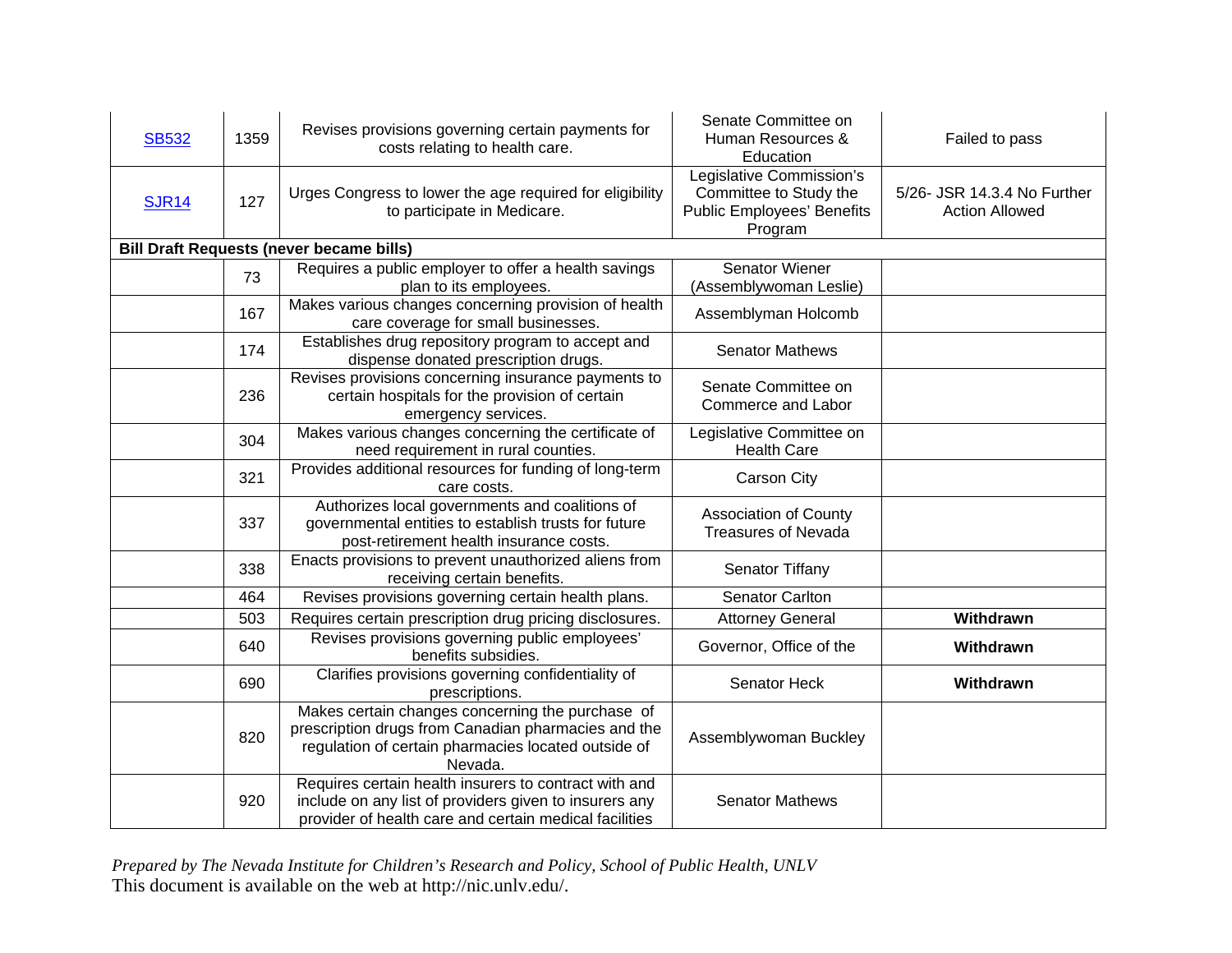|                             |               | who are willing to contract with the insurer and accept<br>the insurer's terms and conditions.                                                                    |                                                                                                            |                                                      |
|-----------------------------|---------------|-------------------------------------------------------------------------------------------------------------------------------------------------------------------|------------------------------------------------------------------------------------------------------------|------------------------------------------------------|
|                             | 1030          | Makes changes relating to health care insurance<br>policies                                                                                                       | Assemblywoman<br>Kirkpatrick                                                                               |                                                      |
| <b>HEALTH PROFESSIONALS</b> |               |                                                                                                                                                                   |                                                                                                            |                                                      |
| <b>Passed Bills</b>         |               |                                                                                                                                                                   |                                                                                                            |                                                      |
| <b>AB35</b>                 | 611           | Revises provisions governing renewal of licenses of<br>hearing aid specialists.                                                                                   | Board of Hearing Aid<br>Specialists                                                                        | 5/8-APPROVED-Ch 21                                   |
| <b>AB41</b>                 | 631           | Revises provisions governing licensing of podiatrists.                                                                                                            | <b>State Board of Podiatry</b>                                                                             | 6/1-APPROVED- Ch 284                                 |
| <b>AB53</b>                 | 570           | Revises provisions governing the licensing and<br>regulation of administrators of residential facilities,<br>nursing facilities and intermediate care facilities. | Nevada State Board of<br><b>Examiners for</b><br><b>Administrators of Facilities</b><br>for Long-Term Care | 6/1- APPROVED- Ch 286                                |
| <b>AB385</b>                | 356           | Makes various changes concerning medical professions.                                                                                                             | Assemblyman Mabey                                                                                          | 6/14-APPROVED-Ch 514                                 |
| AB424                       | $54-$<br>1294 | Revises provisions relating to the licensure of counselors                                                                                                        | Assemblywoman Leslie                                                                                       | 6/14-APPROVED-Ch 515                                 |
| <b>AB576</b>                | 603           | Revises provisions governing the licensing and<br>regulation of agencies that provide personal assistance<br>for persons with disabilities.                       | Health Care Financing and<br>Policy, Division of Health<br>and Human Services                              | 6/2-APPROVED-Ch 305                                  |
| SB <sub>9</sub>             | 728           | Makes various changes to actions for medical or dental<br>malpractice                                                                                             | Senator Heck                                                                                               | 5/22- APPROVED- Ch 100                               |
| <b>SB412</b>                | 540           | Makes various changes regarding the licensure of<br>certain health care professionals.                                                                            | Senator Heck                                                                                               | 6/14-APPROVED-Ch 413                                 |
| <b>SB432</b>                | 694           | Makes various changes relating to medical licensing<br>boards and the practice of alternative medicine.                                                           | Senator Schneider                                                                                          | 6/14-APPROVED-Ch 410                                 |
| <b>Failed Bills</b>         |               |                                                                                                                                                                   |                                                                                                            |                                                      |
| <b>AB187</b>                | 302           | Authorizes nursing assistants to administer medications<br>in facilities for intermediate care and facilities for skilled<br>nursing under certain circumstances. | Legislative Committee on<br><b>Health Care</b>                                                             | 4/14- JSR 14.3.1 No<br><b>Further Action Allowed</b> |
| <b>AB234</b>                | 646           | Makes various changes concerning the Board of<br>Homeopathic Medical Examiners.                                                                                   | Homeopathic Medical<br>Examiners, Board of                                                                 | 5/19- JSR 14.3.3 No<br><b>Further Action Allowed</b> |
| <b>AB444</b>                | 355           | Limits civil liability of medical professionals who donate<br>services under certain circumstances                                                                | Assemblyman Mabey                                                                                          | Failed to pass                                       |
| <b>AB491</b>                | 1339          | Makes certain changes concerning the clinical training of<br>nurses.                                                                                              | Assembly Committee on<br>Health and Human<br>Services                                                      | 5/19- JSR 14.3.3 No<br><b>Further Action Allowed</b> |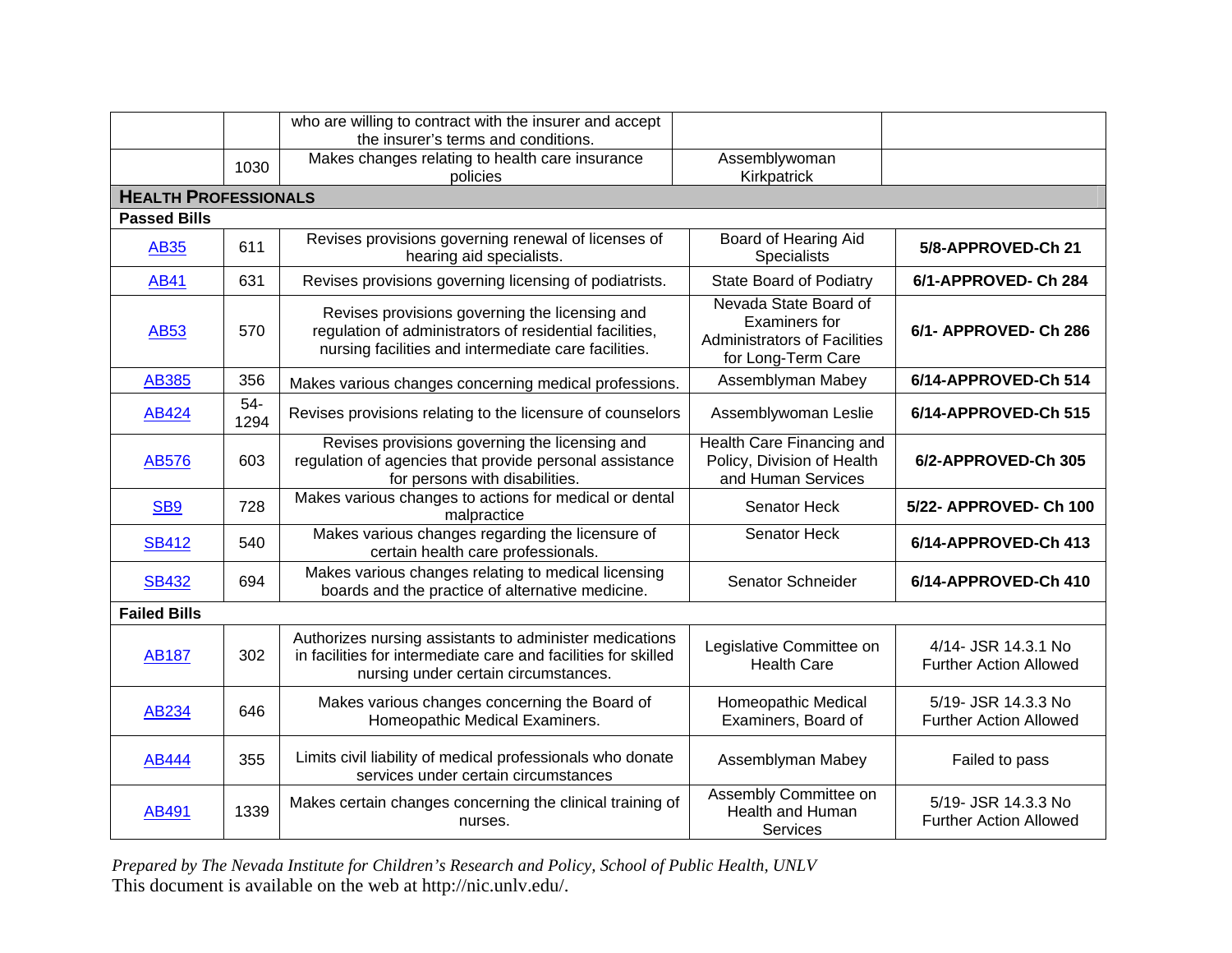| <b>SB21</b>          | 577         | Revises provisions governing the licensing and<br>regulation of osteopathic physician assistants.                                                       | State Board of Osteopathic<br>Medicine                                                     | 4/14- JSR 14.3.1 No<br><b>Further Action Allowed</b> |
|----------------------|-------------|---------------------------------------------------------------------------------------------------------------------------------------------------------|--------------------------------------------------------------------------------------------|------------------------------------------------------|
| <b>SB22</b>          | 635         | Revises provisions governing the licensing and<br>regulation of physical therapists.                                                                    | State Board of Physical<br><b>Therapy Examiners</b>                                        | 4/25- JSR 14.3.2 No<br><b>Further Action Allowed</b> |
| <b>SB23</b>          | 621         | Revises provisions governing fees charged by<br>Chiropractic Physicians' Board of Nevada.                                                               | Office for Governor-<br><b>Consumer Health</b><br>Assistance                               | 4/14- JSR 14.3.1 No<br><b>Further Action Allowed</b> |
| <b>SB98</b>          | $54-$<br>60 | Abolishes the State Board of Pharmacy                                                                                                                   | Senator Schneider                                                                          | 4/14- JSR 14.3.1 No<br><b>Further Action Allowed</b> |
| <b>SB285</b>         | 65          | Provides for limited reciprocal institutional licensing of<br>mental health professionals                                                               | <b>Senator Beers</b>                                                                       | 4/14- JSR 14.3.1 No<br><b>Further Action Allowed</b> |
| <b>SB474</b>         | 600         | Revises provisions governing liability for services<br>provided by a personal assistant authorized to perform<br>services for person with a disability. | Health Care Financing and<br>Policy, Division of Health<br>and Human Services              | 5/19- JSR 14.3.3 No<br><b>Further Action Allowed</b> |
|                      |             | <b>Bill Draft Requests (never became bills)</b>                                                                                                         |                                                                                            |                                                      |
|                      | 1064        | Revises provisions governing obstetricians and<br>gynecologists.                                                                                        | <b>Senator Horsford</b>                                                                    |                                                      |
|                      | 1399        | Makes various changes concerning nursing.                                                                                                               | Assembly Committee on<br>Health and Human<br>Services                                      |                                                      |
| <b>HIV/AIDS</b>      |             |                                                                                                                                                         |                                                                                            |                                                      |
| <b>Passed Bills</b>  |             |                                                                                                                                                         |                                                                                            |                                                      |
| AB443                | 1057        | Revises provisions relating to the human<br>immunodeficiency virus.                                                                                     | Assemblyman Parks                                                                          | 6/14-APPROVED-Ch 438                                 |
| <b>SB266</b>         | 1063        | Requires the performance of tests for the human<br>immunodeficiency virus for pregnant women and<br>newborn children.                                   | Senator Horsford                                                                           | 6/14-APPROVED-Ch 449                                 |
| <b>SCR44</b>         | 1387        | Recognizes December 1, 2007, as World AIDS Day.                                                                                                         | Senate Committee on<br>Human Resources and<br>Education                                    | 5/22-ENROLLED - File<br><b>No. 85</b>                |
| <b>MENTAL HEALTH</b> |             |                                                                                                                                                         |                                                                                            |                                                      |
| <b>Passed Bills</b>  |             |                                                                                                                                                         |                                                                                            |                                                      |
| AB233                | 625         | Increases number of members of Commission on Mental<br>Health and Developmental Services.                                                               | Mental Health and<br>Development Services,<br>Commission on - Health<br>and Human Services | 5/25- APPROVED- Ch. 124                              |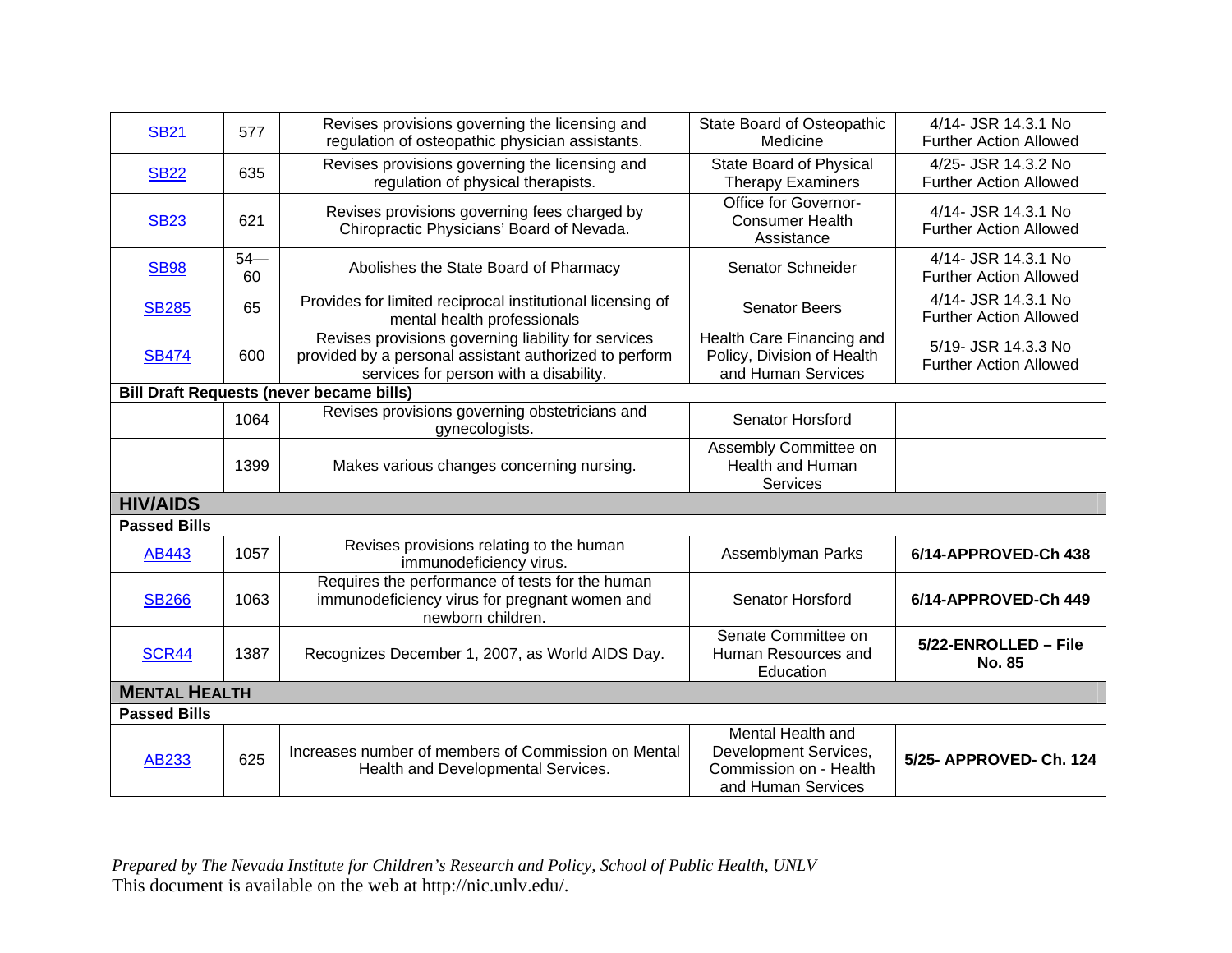| AB504                     | 1254 | Makes appropriation to continue funding 25 emergency<br>psychiatric beds and to fund a 28-bed expansion<br>(compliance with court decision). | Administration, Department<br>οf                   | 5/21- APPROVED- Ch. 93                               |
|---------------------------|------|----------------------------------------------------------------------------------------------------------------------------------------------|----------------------------------------------------|------------------------------------------------------|
| <b>Failed Bills</b>       |      |                                                                                                                                              |                                                    |                                                      |
| <b>AB123</b>              | 93   | Makes various changes concerning admission to mental<br>health facilities                                                                    | Assemblywoman Parnell                              | 4/14- JSR 14.3.1 No<br><b>Further Action Allowed</b> |
| <b>AB225</b>              | 306  | Makes various changes concerning examination<br>required before allegedly mentally ill person is<br>transported to mental health facility.   | Legislative Committee on<br><b>Health Care</b>     | 4/14- JSR 14.3.1 No<br><b>Further Action Allowed</b> |
| <b>SB543</b>              | 308  | Makes various changes concerning counseling.                                                                                                 | Legislative Committee On<br><b>Health Care</b>     | 4/25- JSR 14.3.2 No<br><b>Further Action Allowed</b> |
|                           |      | <b>PHYSICAL FITNESS AND NUTRITION</b>                                                                                                        |                                                    |                                                      |
| <b>Passed Bills</b>       |      |                                                                                                                                              |                                                    |                                                      |
| SCR9                      | 51   | Encourages schools and school districts to preserve or<br>increase time allocated for physical education, physical<br>activity or recess     | <b>Senator Wiener</b>                              | 5/22-APPROVED-Ch 100                                 |
| <b>SCR27</b>              | 54   | Establishes prenatal and early childhood nutrition and<br>wellness program for certain Medicaid recipients.                                  | Senator Wiener                                     | 5/8-ENROLLED                                         |
| <b>Failed Bills</b>       |      |                                                                                                                                              |                                                    |                                                      |
| <b>SB284</b>              | 50   | Makes appropriation to reinstate athletic programs in<br>middle schools                                                                      | Senator Nolan                                      | 5/19- JSR 14.3.3 No<br><b>Further Action Allowed</b> |
|                           |      | <b>Bill Draft Requests (never became bills)</b>                                                                                              |                                                    |                                                      |
|                           | 1171 | Enacts provisions relating to student health and nutrition.                                                                                  | <b>Senator Wiener</b>                              |                                                      |
| <b>DISEASE PREVENTION</b> |      |                                                                                                                                              |                                                    |                                                      |
| <b>Passed Bills</b>       |      |                                                                                                                                              |                                                    |                                                      |
| <b>AB294</b>              | 1274 | Revises provisions governing testing for exposure to<br>contagious diseases                                                                  | Assemblyman Denis                                  | 5/15-APPROVED-Ch 42                                  |
| AB410                     | 877  | Revises provisions governing immunizations.                                                                                                  | Assemblywoman Leslie                               | 6/4- APPROVED- Ch. 334                               |
| <b>ACR17</b>              | 1345 | ACR: Designates March 28, 2007, as Kick Butts Day in<br>Nevada.                                                                              | Assembly Committee on<br><b>Government Affairs</b> | 4/2-ENROLLED                                         |
| <b>ACR29</b>              | 898  | Encourages Department of Health and Human Services<br>to take certain actions concerning chronic obstructive<br>pulmonary disease.           | Assemblywoman Gerhardt                             | 5/16-ENROLLED                                        |
| <b>SB409</b>              | 1077 | Requires certain policies of health insurance and health<br>plans to provide coverage for the vaccine to protect<br>against cervical cancer. | Senate Minority Leader                             | 6/15-APPROVED-Ch 527                                 |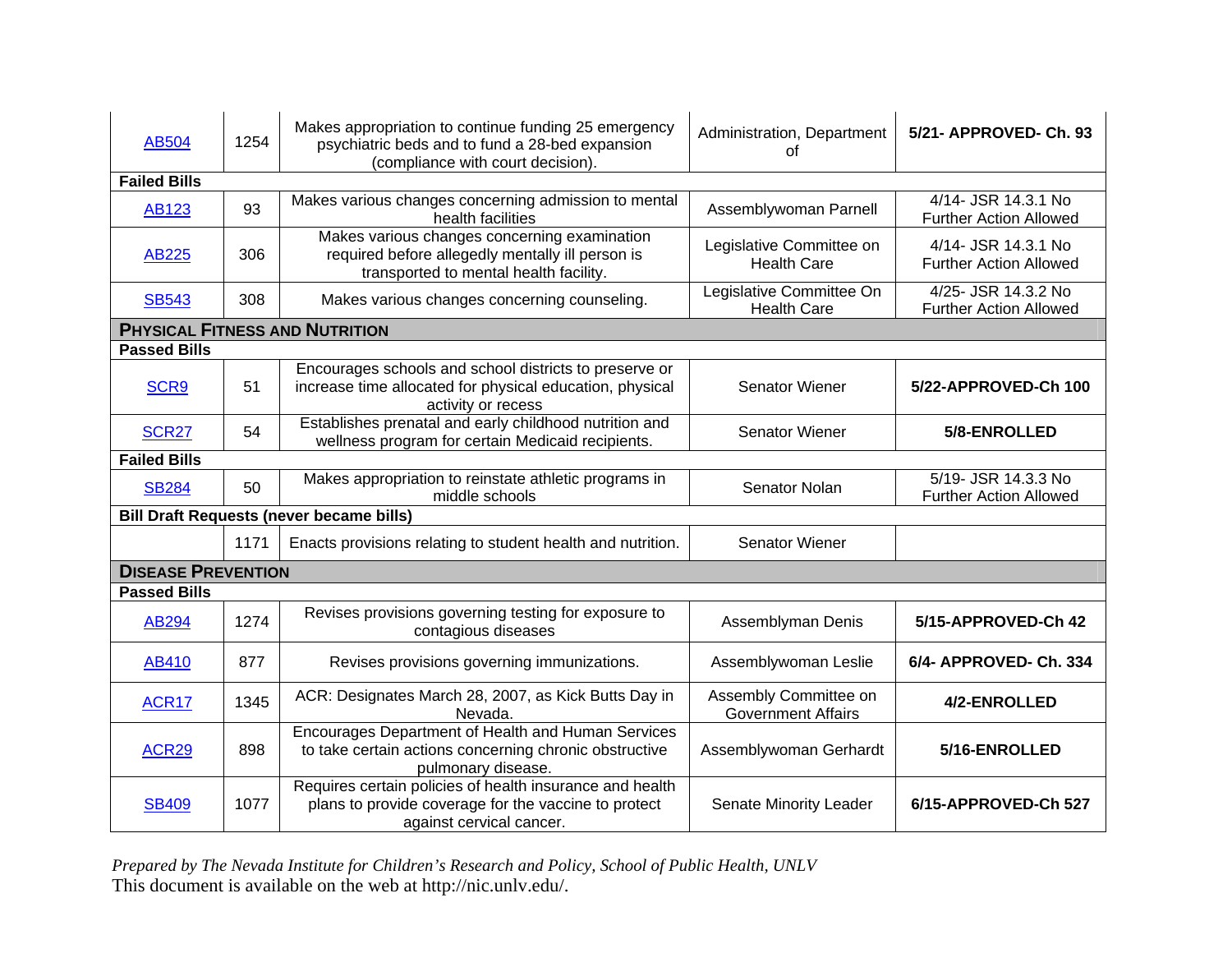| <b>SB443</b>        | 1234 | Makes appropriation to the Nevada Cancer Institute for<br>research, community outreach and education, and<br>expansion of laboratory and clinical space.        | Administration, Department<br>οf                             | 6/14-APPROVED-Ch 352                                 |
|---------------------|------|-----------------------------------------------------------------------------------------------------------------------------------------------------------------|--------------------------------------------------------------|------------------------------------------------------|
| <b>Failed Bills</b> |      |                                                                                                                                                                 |                                                              |                                                      |
| <b>AB78</b>         | 967  | Requires mandatory educational program concerning<br>skin cancer prevention for grades K through 12.                                                            | Assemblywoman Koivisto                                       | 4/14- JSR 14.3.1 No<br><b>Further Action Allowed</b> |
| AB242               | 357  | Requires students enrolled within Nevada System of<br>Higher Education to be vaccinated against<br>meningococcal disease.                                       | Assemblyman Mabey                                            | 4/24- JSR 14.3.2 No<br><b>Further Action Allowed</b> |
| AB316               | 1084 | Makes appropriation for research and treatment of<br>Chronic Fatigue Syndrome.                                                                                  | Assembly Committee on<br>Ways and Means                      | Failed to pass                                       |
| <b>AB360</b>        | 392  | Provides for the creation of a committee to address<br>certain issues related to vascular health and makes<br>various other changes related to vascular health. | Assemblyman Oceguera                                         | Failed to pass                                       |
| AB412               | 1288 | Provides funding for emergency influenza medication                                                                                                             | Assemblyman Marvel                                           | Failed to pass                                       |
| <b>SB214</b>        | 741  | Makes appropriation to Great Basin College for rural<br>health education and services                                                                           | <b>Senator Rhoads</b>                                        | Failed to pass                                       |
| <b>SB347</b>        | 721  | Makes an appropriation to UNLV's Center for Health<br>Disparities Research for a health education and<br>promotion pilot program.                               | Senator Care                                                 | Failed to pass (see SB579<br>\$15)                   |
| <b>SB349</b>        | 837  | Makes appropriations to provide for free immunizations<br>for certain minor children.                                                                           | Senator Woodhouse                                            | Failed to pass                                       |
| <b>AB387</b>        | 1032 | Requires medical examinations of pupils before<br>beginning school in this State.                                                                               | Assemblyman Mabey                                            | 4/14- JSR 14.3.1 No<br><b>Further Action Allowed</b> |
| AB525               | 1374 | Makes various changes concerning autism screening,<br>diagnosis, treatment and research.                                                                        | Assembly Committee on<br><b>Health and Human</b><br>Services | Failed to pass                                       |
| <b>SB530</b>        | 744  | Makes appropriation for various treatment programs,<br>treatment facilities and community triage centers.                                                       | Senate Committee on<br>Human Resources and<br>Education      | Failed to pass                                       |
| SCR <sub>2</sub>    | 802  | Recognizes the national Go Red for Women program of<br>the American Heart Association for increasing<br>awareness of heart disease                              | Senator Wiener                                               | Failed to pass                                       |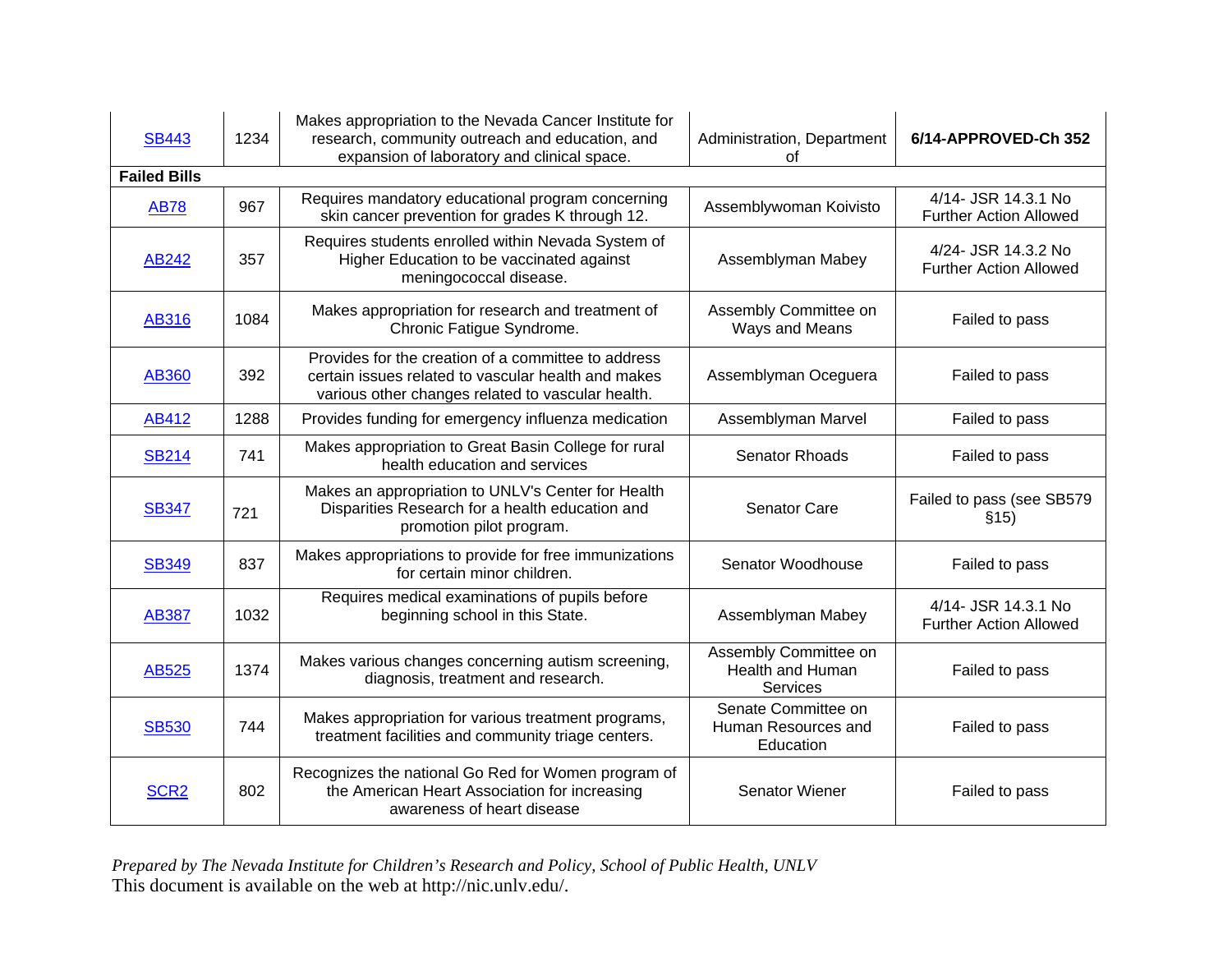|                     | <b>SUBSTANCE ABUSE</b> |                                                                                                                                                                                     |                                                         |                                                      |  |
|---------------------|------------------------|-------------------------------------------------------------------------------------------------------------------------------------------------------------------------------------|---------------------------------------------------------|------------------------------------------------------|--|
| <b>Passed Bills</b> |                        |                                                                                                                                                                                     |                                                         |                                                      |  |
| <b>AB148</b>        | 512                    | Restricts sale of pharmaceuticals containing precursor<br>materials used in the manufacture of methamphetamine<br>and other controlled substances                                   | <b>Attorney General</b>                                 | 6/14-APPROVED-Ch 518                                 |  |
| SB <sub>7</sub>     | 53                     | Establishes liability for adults who serve alcohol to<br>minors for any damage, injury or loss to person or<br>property caused by those minors while impaired by the<br>alcohol.    | Senator Wiener<br>(Assemblyman Horne)                   | 5/29- APPROVED- Ch 172                               |  |
| <b>SB346</b>        | 1201                   | Makes an appropriation to fund a working group to study<br>the methamphetamine problem in Nevada.                                                                                   | Administration, Department<br>of                        | 5/31- APPROVED- Ch 220                               |  |
| <b>SB570</b>        | 1504                   | Makes an appropriation to the Office of the Director of<br>the Department of Health and Human Services to fund a<br>working group to study the methamphetamine problem<br>in Nevada | Committee on Finance                                    | 6/14-APPROVED-Ch 404                                 |  |
| <b>Failed Bills</b> |                        |                                                                                                                                                                                     |                                                         |                                                      |  |
| <b>AB116</b>        | 420                    | Revises provisions governing crimes involving<br>methamphetamine.                                                                                                                   | Assemblyman Carpenter                                   | 4/14- JSR 14.3.1 No<br><b>Further Action Allowed</b> |  |
| <b>AB149</b>        | 1038                   | Makes appropriation to assist efforts in prevention of<br>methamphetamine abuse.                                                                                                    | Assemblywoman Leslie                                    | Failed to pass                                       |  |
| <b>AB150</b>        | 667                    | Revises provisions relating to the dispensing of<br>ingredients used to create methamphetamine                                                                                      | Assemblyman Anderson                                    | Failed to pass                                       |  |
| SCR <sub>8</sub>    | 1177                   | Provides for an interim study on methamphetamine.                                                                                                                                   | Senate Committee on<br>Human Resources and<br>Education | Failed to pass                                       |  |
|                     |                        | <b>Bill Draft Requests (never became bills)</b>                                                                                                                                     |                                                         |                                                      |  |
|                     | 381                    | Makes appropriation to Nevada Association of Counties<br>for statewide treatment and educational outreach<br>programs to prevent methamphetamine drug abuse.                        | Nevada Association of<br>Counties                       |                                                      |  |
|                     | 486                    | Makes various changes concerning methamphetamine<br>abuse.                                                                                                                          | Nevada League of Cities<br>and Municipalities           |                                                      |  |
|                     | 511                    | Makes various changes to provisions governing the use,<br>abuse and manufacture of methamphetamine.                                                                                 | <b>Attorney General</b>                                 |                                                      |  |
|                     | 714                    | Revises provisions governing sale or transfer of products<br>containing pseudoephedrine or other precursor<br>substances used in manufacture of methamphetamine.                    | Assemblyman Holcomb                                     |                                                      |  |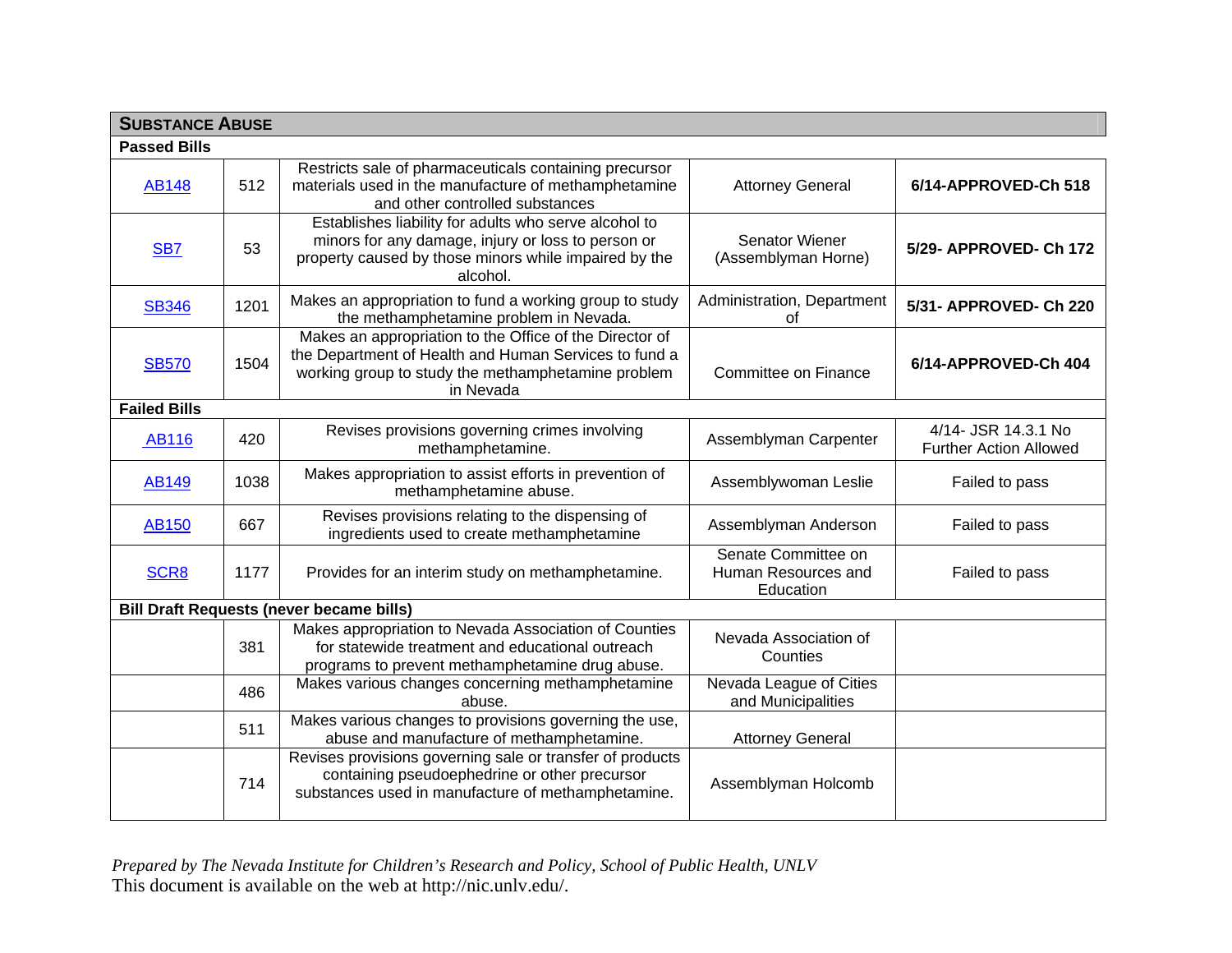| <b>SAFETY</b>                                     |     |                                                                                                                                                                                                                                      |                                                                                       |                                                       |
|---------------------------------------------------|-----|--------------------------------------------------------------------------------------------------------------------------------------------------------------------------------------------------------------------------------------|---------------------------------------------------------------------------------------|-------------------------------------------------------|
| <b>Passed Bills</b>                               |     |                                                                                                                                                                                                                                      |                                                                                       |                                                       |
| <b>AB13</b>                                       | 144 | Increases minimum age for passenger of vessel who<br>must wear personal flotation device.                                                                                                                                            | Assemblywoman Allen                                                                   | 6/14-APPROVED-Ch 353                                  |
| <b>SB31</b>                                       | 595 | Requires sharing of information between law<br>enforcement agencies and social workers investigating<br>reports of abuse, neglect, isolation or exploitation of<br>older persons.                                                    | Aging Services Division -<br>Health and Human<br>Services                             | 5/22-APPROVED-Ch 101                                  |
| <b>Failed Bills</b>                               |     |                                                                                                                                                                                                                                      |                                                                                       |                                                       |
| <b>SB49</b>                                       | 798 | Eliminates requirement that drivers and passengers on<br>certain motorcycles must wear protective headgear.                                                                                                                          | <b>Senator Beers</b>                                                                  | 4/14- JSR 14.3.1 No<br><b>Further Action Allowed</b>  |
| <b>SB207</b>                                      | 130 | Requires children to wear helmets when riding a bicycle.                                                                                                                                                                             | <b>Senator Wiener</b>                                                                 | 4/14- JSR 14.3.1 No<br><b>Further Action Allowed</b>  |
| <b>SB531</b>                                      | 298 | Requires the Division of Mental Health and<br>Developmental Services of the Department of Health<br>and Human Services to provide copies of serious<br>incident reports to the State's designated protection and<br>advocacy agency. | Legislative Committee on<br>Persons with Disablities                                  | 4/14- JSR 14.3.1 No<br><b>Further Action Allowed</b>  |
| <b>TOBACCO USE</b>                                |     |                                                                                                                                                                                                                                      |                                                                                       |                                                       |
| <b>Passed Bills</b>                               |     |                                                                                                                                                                                                                                      |                                                                                       |                                                       |
| <b>AB182</b>                                      | 158 | Makes various changes concerning money received by<br>State pursuant to tobacco settlement.                                                                                                                                          | Assemblywoman McClain                                                                 | 6/14-APPROVED-Ch 446                                  |
| <b>Failed Bills</b>                               |     |                                                                                                                                                                                                                                      |                                                                                       |                                                       |
| <b>SB14</b>                                       | 76  | Prohibits minors from possessing tobacco products and<br>from falsely representing age to purchase tobacco<br>products.                                                                                                              | <b>Senator McGinness</b>                                                              | 5/19- JSR- 14.3.3 No<br><b>Further Action Allowed</b> |
| <b>SB506</b>                                      | 256 | Revises provisions governing taxation of certain<br>smokeless tobacco products.                                                                                                                                                      | Senate Committee on<br><b>Taxation</b>                                                | 4/14- JSR 14.3.1 No<br><b>Further Action Allowed</b>  |
| <b>ENVIRONMENTAL HEALTH AND HOMELAND SECURITY</b> |     |                                                                                                                                                                                                                                      |                                                                                       |                                                       |
| <b>Passed Bills</b>                               |     |                                                                                                                                                                                                                                      |                                                                                       |                                                       |
| <b>AB67</b>                                       | 568 | Revises provisions governing the control of air pollution.                                                                                                                                                                           | <b>Environmental Protection,</b><br>Division of Conservation<br>and Natural Resources | 6/1- APPROVED- Ch 278                                 |
| <b>AB91</b>                                       | 691 | Establishes mandatory reporting system for certain<br>activities concerning explosives.                                                                                                                                              | Assemblywoman Gerhardt                                                                | 6/1- APPROVED- Ch 275                                 |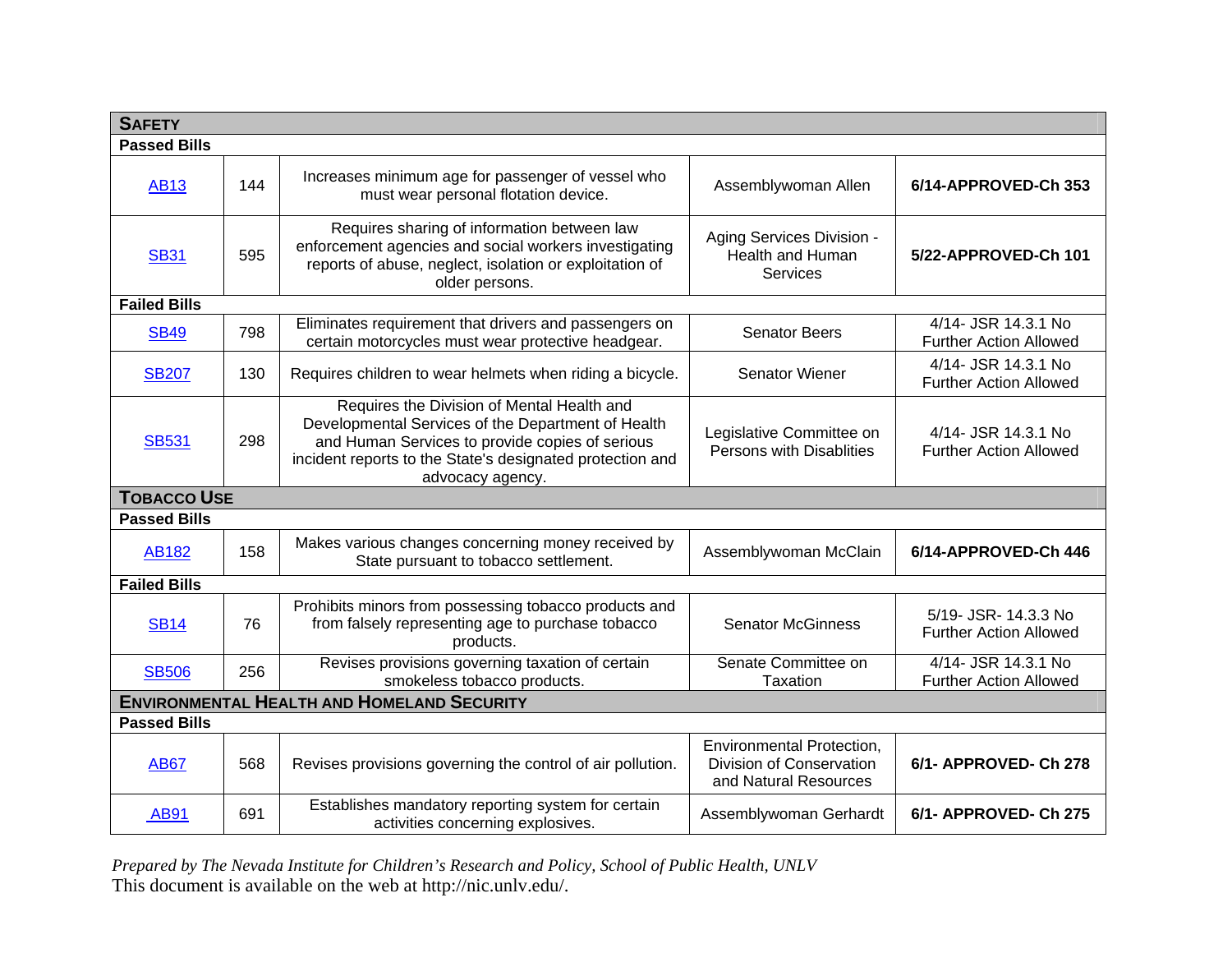| AB592               | 1200 | Makes various changes concerning asbestos abatement<br>and removal.                                                                                                                                                    | Assembly Committee on<br>Commerce and Labor                                                               | 6/4- APPROVED- Ch 341  |
|---------------------|------|------------------------------------------------------------------------------------------------------------------------------------------------------------------------------------------------------------------------|-----------------------------------------------------------------------------------------------------------|------------------------|
| <b>SB60</b>         | 347  | Revises distribution of revenue from penalties for<br>violation of air quality laws.                                                                                                                                   | <b>Clark County</b>                                                                                       | 6/4- APPROVED- Ch 111  |
| <b>SB81</b>         | 176  | Requires state and local emergency preparedness and<br>response plans to take into account needs of persons<br>with household pets and services animals following<br>major disaster or emergency.                      | <b>Senator Titus</b>                                                                                      | 5/22- APPROVED- Ch 105 |
| <b>SB118</b>        | 209  | Requires the adoption of regulations concerning the<br>handling and storage of large quantities of mercury in<br>Nevada.                                                                                               | Legislative Commission's<br>Subcommittee to Study the<br><b>Protection of Natural</b><br><b>Treasures</b> | 5/29- APPROVED- Ch 173 |
| <b>Failed Bills</b> |      |                                                                                                                                                                                                                        |                                                                                                           |                        |
| <b>ACR24</b>        | 1400 | Creates an interim study concerning the effects of<br>environmental pollutants.                                                                                                                                        | Assembly Committee on<br><b>Health and Human</b><br>Services                                              | Failed to pass         |
| <b>SB566</b>        | 1470 | Makes an appropriation to the Area Health Education<br>Center of Southern Nevada                                                                                                                                       | <b>Committee of Finance</b>                                                                               | Failed to pass         |
|                     |      | <b>Bill Draft Requests (never became bills)</b>                                                                                                                                                                        |                                                                                                           |                        |
|                     | 567  | Revises provisions governing the control of water<br>pollution.                                                                                                                                                        | <b>Environmental Protection,</b><br>Division of Conservation<br>and Natural Resources                     |                        |
| <b>OTHER</b>        |      |                                                                                                                                                                                                                        |                                                                                                           |                        |
| <b>Passed Bills</b> |      |                                                                                                                                                                                                                        |                                                                                                           |                        |
| <b>AB18</b>         | 276  | Expands confidentiality provisions for health care review<br>committees to include Nevada System of Higher<br>Education committees that review clinical programs or<br>practices related to patient treatment or care. | Nevada System of Higher<br>Education                                                                      | 5/7- APPROVED- Ch 18   |
| <b>AB68</b>         | 505  | Makes conviction of Medicaid fraud provisions grounds<br>for denial, suspension or revocation of license to operate<br>certain health care facilities                                                                  | <b>Attorney General</b>                                                                                   | 5/30- APPROVED- Ch 201 |
| AB199               | 1253 | Makes a supplemental appropriation to the Office of<br>Health Administration of the Department of Health and<br>Human Services to fund Poison Control Call Centers.                                                    | Administration, Department<br>οf                                                                          | 4/3-APPROVED-Ch 5      |
| <b>AB247</b>        | 819  | Makes various changes concerning billing practices of<br>medical care providers                                                                                                                                        | Assemblywoman Buckley                                                                                     | 6/4- APPROVED- Ch 329  |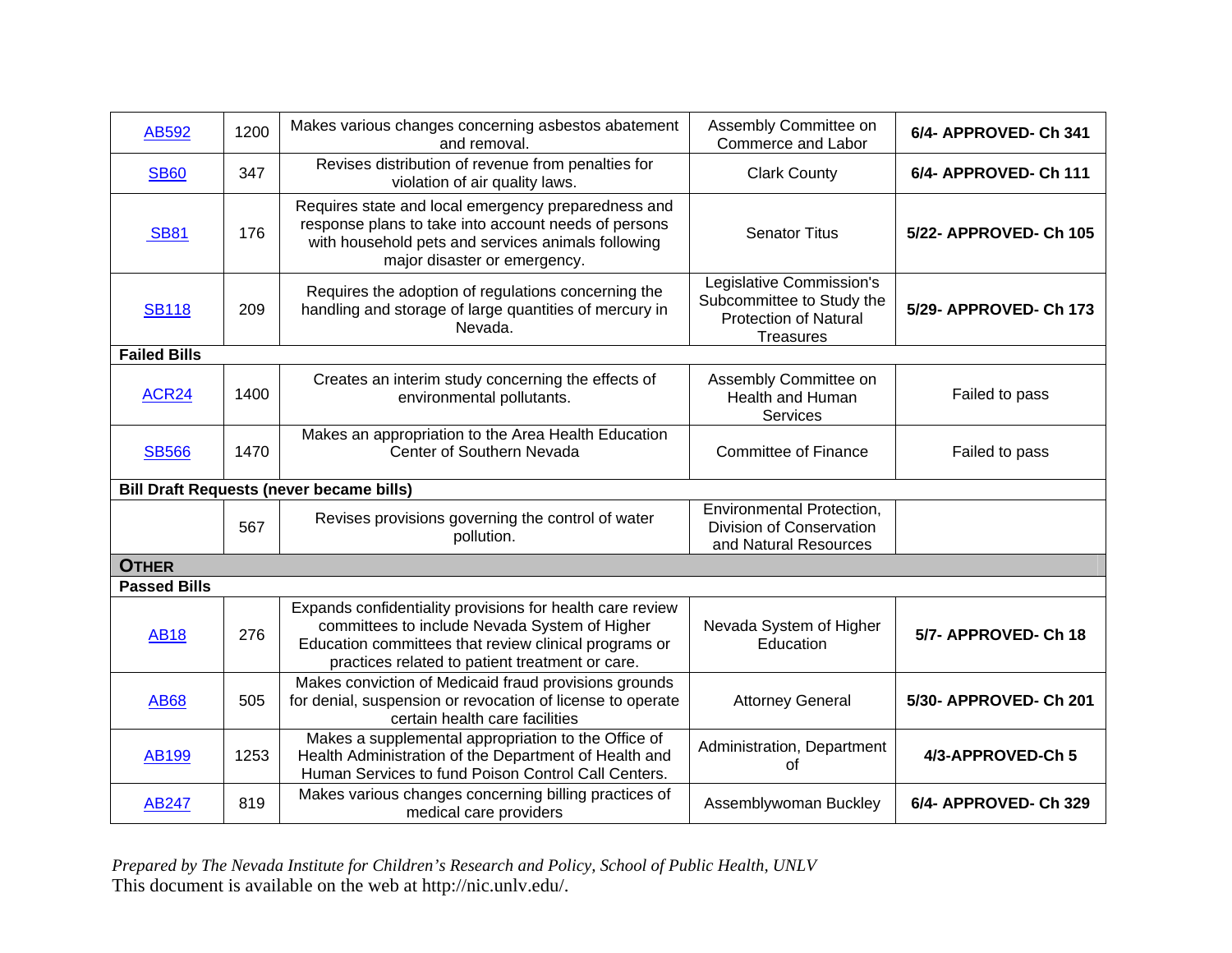| <b>SB142</b>        | 602  | Revises provisions governing forms used by hospitals to<br>remove obsolete references.                                                                       | Health Care Financing and<br>Policy, Division of Health<br>and Human Services               | 5/30- APPROVED- Ch 205                               |
|---------------------|------|--------------------------------------------------------------------------------------------------------------------------------------------------------------|---------------------------------------------------------------------------------------------|------------------------------------------------------|
| <b>SB150</b>        | 596  | Revises provisions governing jurisdiction of advocates<br>for residents of facilities for long-term care.                                                    | Aging Services Division -<br>Health and Human<br>Services                                   | 5/17-APPROVED-Ch 61                                  |
| <b>SB220</b>        | 594  | Revises provisions governing Office of Disability<br>Services.                                                                                               | <b>Office of Disability Services</b><br>of the Dept. of Health and<br><b>Human Services</b> | 5/17-APPROVED-Ch 63                                  |
| <b>SB265</b>        | 1184 | Revises provisions governing dentistry and dental<br>hygiene.                                                                                                | <b>Senator Carlton</b>                                                                      | 5/30- APPROVED- Ch 152                               |
| AB354               | 850  | Revises provisions governing public health and safety                                                                                                        | Assemblywoman Parnell                                                                       | 6/14-APPROVED-Ch 414                                 |
| <b>SB529</b>        | 601  | Revises provisions governing third-party liability,<br>subrogation and false claims recovery for Medicaid.                                                   | Health Care Financing and<br>Policy, Division of Health<br>and Human Services               | 6/14-APPROVED-Ch 454                                 |
| <b>SB536</b>        | 305  | Makes various changes concerning confidentiality of<br>electronic medical records.                                                                           | Legislative Committee on<br><b>Health Care</b>                                              | 6/14-APPROVED-Ch 423                                 |
| <b>SB500</b>        | 1367 | Authorizes certain legal services organizations to<br>contract with a local government to participate in its<br>group medical services and benefits program. | Senate Committee on<br><b>Government Affairs</b>                                            | 5/31-APPROVED-Ch 256                                 |
| <b>Failed Bills</b> |      |                                                                                                                                                              |                                                                                             |                                                      |
| <b>AB40</b>         | 629  | Clarifies provisions governing billing of uninsured<br>patients for medical services.                                                                        | <b>Consumer Health</b><br>Assistance, Office for-<br>Governor                               | 4/14- JSR 14.3.1 No<br><b>Further Action Allowed</b> |
| <b>AB59</b>         | 353  | Revises provisions governing payment of hospital liens.                                                                                                      | <b>Clark County</b>                                                                         | 4/14- JSR 14.3.1 No<br><b>Further Action Allowed</b> |
| <b>AB89</b>         | 849  | Revises provisions governing the Nevada Occupational<br>Disease Act                                                                                          | Assemblywoman Parnell                                                                       | Failed to pass                                       |
| <b>AB156</b>        | 831  | Makes appropriation to the Blind Center of Nevada                                                                                                            | Assemblyman Mabey                                                                           | Failed to pass                                       |
| <b>AB169</b>        | 812  | Proposes to exempt from sales and use taxes sales of<br>medical goods and equipment.                                                                         | Assemblyman Beers                                                                           | 4/14- JSR 14.3.1 No<br><b>Further Action Allowed</b> |
| AB456               | 795  | Makes certain changes concerning health care.                                                                                                                | Assemblyman Beers                                                                           | 4/14- JSR 14.3.1 No<br><b>Further Action Allowed</b> |
| <b>AB457</b>        | 933  | Makes appropriation for respite care grants program<br>administered by the Aging Services Division of the<br>Department of Health and Human Services.        | Assemblywoman Womack                                                                        | Failed to pass                                       |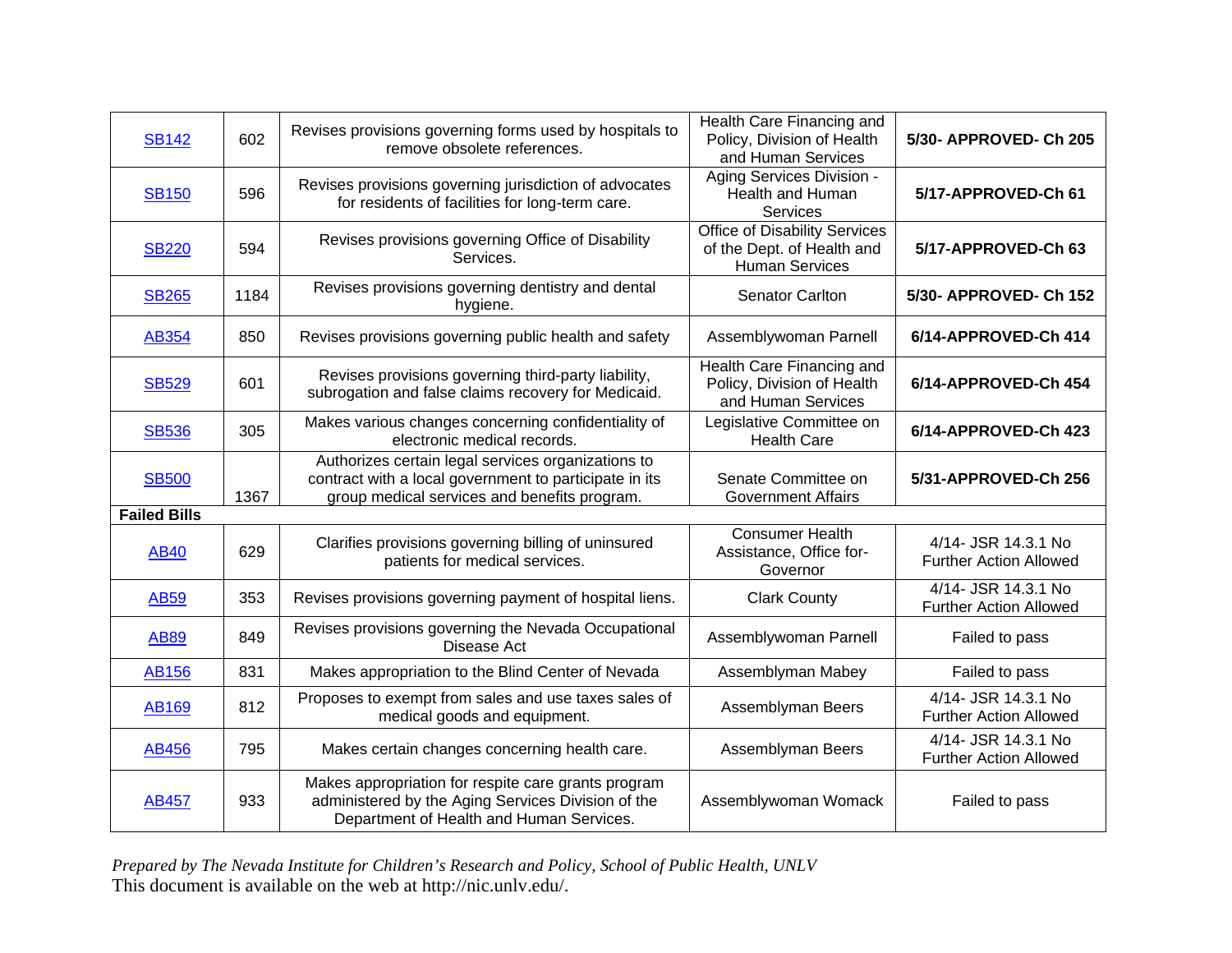| <b>AB599</b> | 1409 | Health and Human Services expenditures related to<br>grants under the Fund for a Healthy Nevada and support<br>for the Task Force.                                                                     | Administration, Department<br>οf                        | Failed to pass                                       |
|--------------|------|--------------------------------------------------------------------------------------------------------------------------------------------------------------------------------------------------------|---------------------------------------------------------|------------------------------------------------------|
| <b>SB64</b>  | 240  | Authorizes the Task Force for the Fund for a Healthy<br>Nevada to allocate money from the Fund for a Healthy<br>Nevada for evaluations and technical assistance.                                       | Task Force for the Fund for<br>a Healthy Nevada         | 5/19- JSR 14.3.3 No<br><b>Further Action Allowed</b> |
| <b>SB65</b>  | 242  | Revises provisions concerning allocation of certain<br>money from the Fund for a Health Nevada.                                                                                                        | Task Force for the Fund for<br>a Healthy Nevada         | 5/19- JSR 14.3.3 No<br><b>Further Action Allowed</b> |
| <b>SB164</b> | 95   | Revises provisions governing the Task Force for the<br>Fund for a Healthy Nevada.                                                                                                                      | Senate Committee on<br>Human Resources and<br>Education | 5/19- JSR 14.3.3 No<br><b>Further Action Allowed</b> |
| <b>SB214</b> | 741  | Makes appropriation to Great Basin College for rural<br>health education and services                                                                                                                  | <b>Senator Rhoads</b>                                   | Failed to pass                                       |
| <b>SB231</b> | 524  | Protects the confidentiality of all contents of a<br>prescription and prohibits disclosure of such contents for<br>unauthorized purposes.                                                              | Senator Heck                                            | 4/24- JSR 14.3.2 No<br><b>Further Action Allowed</b> |
| <b>SB278</b> | 175  | Makes appropriation to the Rape Crisis Center in<br>Southern Nevada                                                                                                                                    | <b>Senator Titus</b>                                    | Failed to pass (see SB579<br>\$12)                   |
| <b>SB280</b> | 303  | Requires a provider of health care to provide a bill to a<br>patient within 120 days after the charge is incurred.                                                                                     | Legislative Committee on<br><b>Health Care</b>          | 4/19- JSR 14.3.3 No<br><b>Further Action Allowed</b> |
| <b>SB360</b> | 959  | Enacts the Health Freedom Act.                                                                                                                                                                         | Senator Schneider                                       | 4/14- JSR 14.3.1 No<br><b>Further Action Allowed</b> |
| <b>SB413</b> | 1004 | Makes various changes concerning the provision of<br>medical care in Nevada.                                                                                                                           | Senator Schneider                                       | 4/14- JSR 14.3.1 No<br><b>Further Action Allowed</b> |
| <b>SB501</b> | 1406 | Makes various changes regarding taxation and nonprofit<br>entities that provide emergency medical service                                                                                              | Senate Committee on<br>Taxation                         | Failed to pass                                       |
| <b>SB533</b> | 1388 | Revises provisions relating to certain hospitals and<br>research facilities.                                                                                                                           | Senate Committee on<br>Human Resources and<br>Education | Failed to pass                                       |
| <b>SB523</b> | 309  | Makes an appropriation to the Division of Health Care<br>Financing and Policy of the Department of Health and<br>Human Services for services for Medicaid recipients with<br>Traumatic Brain Injuries. | Legislative Committee on<br><b>Health Care</b>          | Failed to pass                                       |
| <b>SB527</b> | 768  | Makes appropriations to the Department of Health and<br>Human Services for the State Dental Health Officer and<br>for various wellness and prevention programs                                         | Senate Committee on<br>Human Resources and<br>Education | Failed to pass                                       |